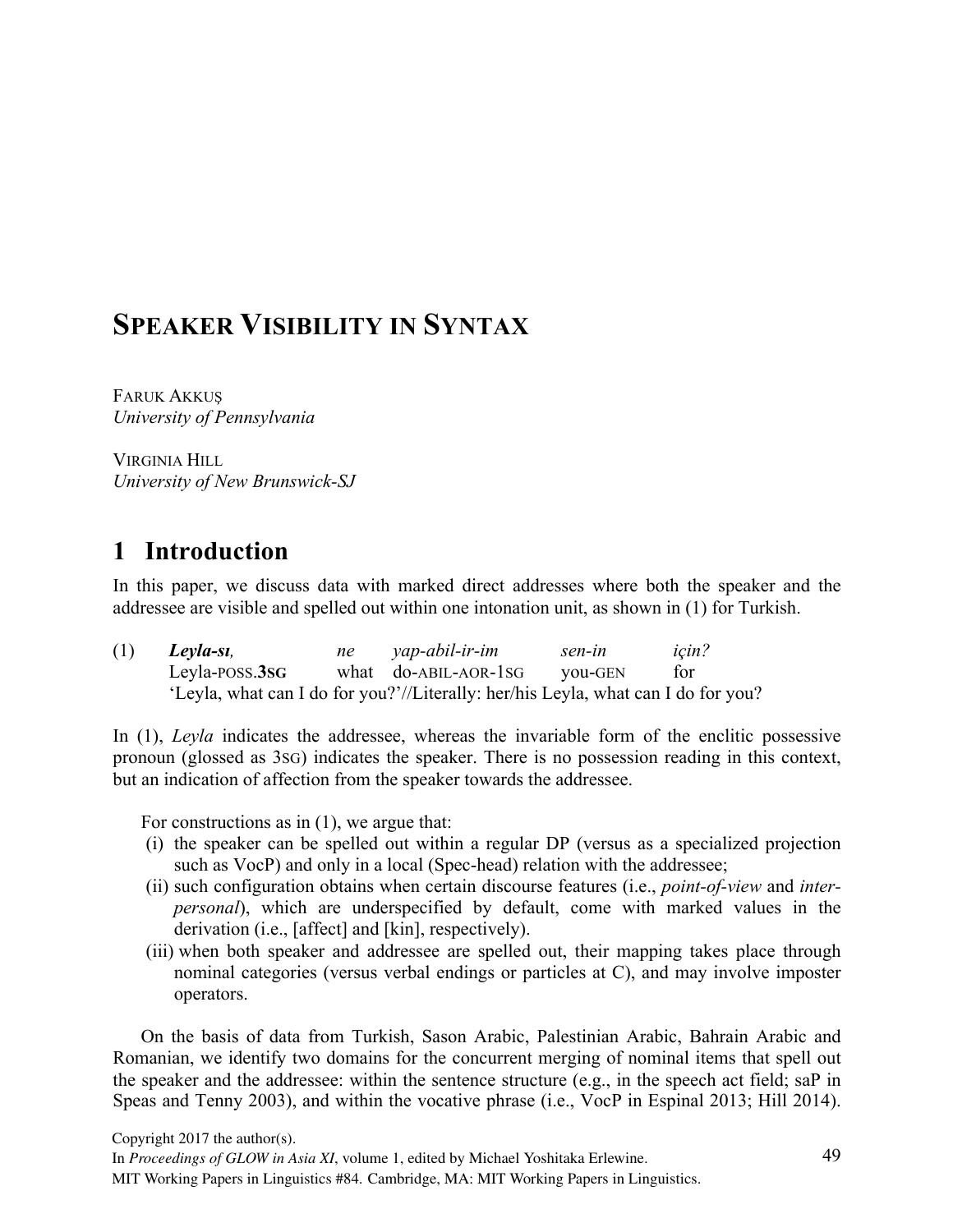The concurrent spellout is triggered by certain feature values, and is subject to cross-linguistic variation: *inverse vocatives* arise within saP in the presence of an [affect] feature (in Turkish and Sason Arabic), whereas *reverse vocatives* arise within VocP in the presence of a [kin] feature (in Romanian, Palestinian, Lebanese and Bahrain Arabic). We argue that in both configurations the spellout of the speaker involves nominal items (e.g., DP, grammaticalized nouns or pronouns) and is conditioned by a Spec-head relation between speaker and addressee.

# 2 Data

Empirically, the observation is that a contrast arises in the way the concurrent spellout of speaker and addressee is implemented in Turkish and in Palestinian Arabic: in Turkish we see a string that contains a noun and an enclitic possessive pronoun, on the pattern in (1), and further in (2). On the other hand, in Palestinian Arabic both items are spelled out as nouns, as in (3), while pronouns are excluded if used in an invariable form, as in Turkish (1), (2).

The Turkish example in (1) shows an inverse vocative containing a proper noun; in (2), we introduce common nouns in the same context. In (2a), the noun indicates the speaker whereas the enclitic possessive pronoun indicates the addressee. Conversely, in (2b), the noun stands for the addressee and the possessive enclitic for the speaker. The possessive pronoun, glossed as 3SG, comes in the invariable  $3<sup>rd</sup>$  person singular at all times.<sup>1</sup>

| (2) | a.          |            |                                           |    | (The elder brother addresses his little female sibling)    |                                                                          |         |
|-----|-------------|------------|-------------------------------------------|----|------------------------------------------------------------|--------------------------------------------------------------------------|---------|
|     |             | $Abi$ -si, |                                           |    | $ayakkabular$ - $um$ - $u$ $getir$ - $ir$ - $mi$ - $sin$ ? |                                                                          | Turkish |
|     |             |            | brother-3sG shoes-1sG-ACC                 |    |                                                            | fetch-AOR-Q-2SG                                                          |         |
|     |             |            |                                           |    |                                                            | '[Her] brother, can you fetch my shoes?' (from <i>Intihar</i> , a novel) |         |
|     | $b_{\cdot}$ |            | (A patient addresses his/her doctor)      |    |                                                            |                                                                          |         |
|     |             | Peki.      | sana                                      | ne | de-meli.                                                   | $doktor-cu\gtrsim u$ ?                                                   | Turkish |
|     |             | well       | you-DAT what                              |    | say-should                                                 | doctor-DIM-3sG                                                           |         |
|     |             |            | 'Well, [his/her] doctor, what about you?' |    |                                                            |                                                                          |         |

The data in (2) show that the string  $[noun > 3SG$  possessive] can equally spell out the sequences speaker > addressee or addressee > speaker. The reading depends on the deictic context.

In the same geographical area, Palestinian Arabic (PA) also allows for the concurrent spellout of speaker and addressee in direct addresses, but the implementation involves two juxtaposed nouns, as shown in (3). Furthermore, the spellout is free, in the sense that the speaker may occur without the addressee (hence the brackets around *Layla* in (3), indicating optionality between a lexical or a *pro* category for addressee). This contrasts with the Turkish examples, where the spellout of the speaker obligatorily involves the spellout of the addressee.

| (3) |                 | (an uncle addresses his niece named Layla) <sup>2</sup> |       |    |  |  |  |  |
|-----|-----------------|---------------------------------------------------------|-------|----|--|--|--|--|
|     | va              | (layla) ammo                                            |       | PА |  |  |  |  |
|     | <b>PRT</b>      | Lavla                                                   | uncle |    |  |  |  |  |
|     | 'Layla uncle,!' |                                                         |       |    |  |  |  |  |

<sup>&</sup>lt;sup>1</sup> Possessives in Turkish contain a vowel subject to fronting and rounding harmony, and two consonants whose occurrence depends on the morpho-phonological environment, these together yielding the forms: *-i, -ı, -u, -ü, -si, -sı, -su, -sü, -in, -ın, -un, -ün, -sin, -sın, -sun, -sün.* <sup>2</sup> Examples are due to Sam Al Khatib (pers. comm.).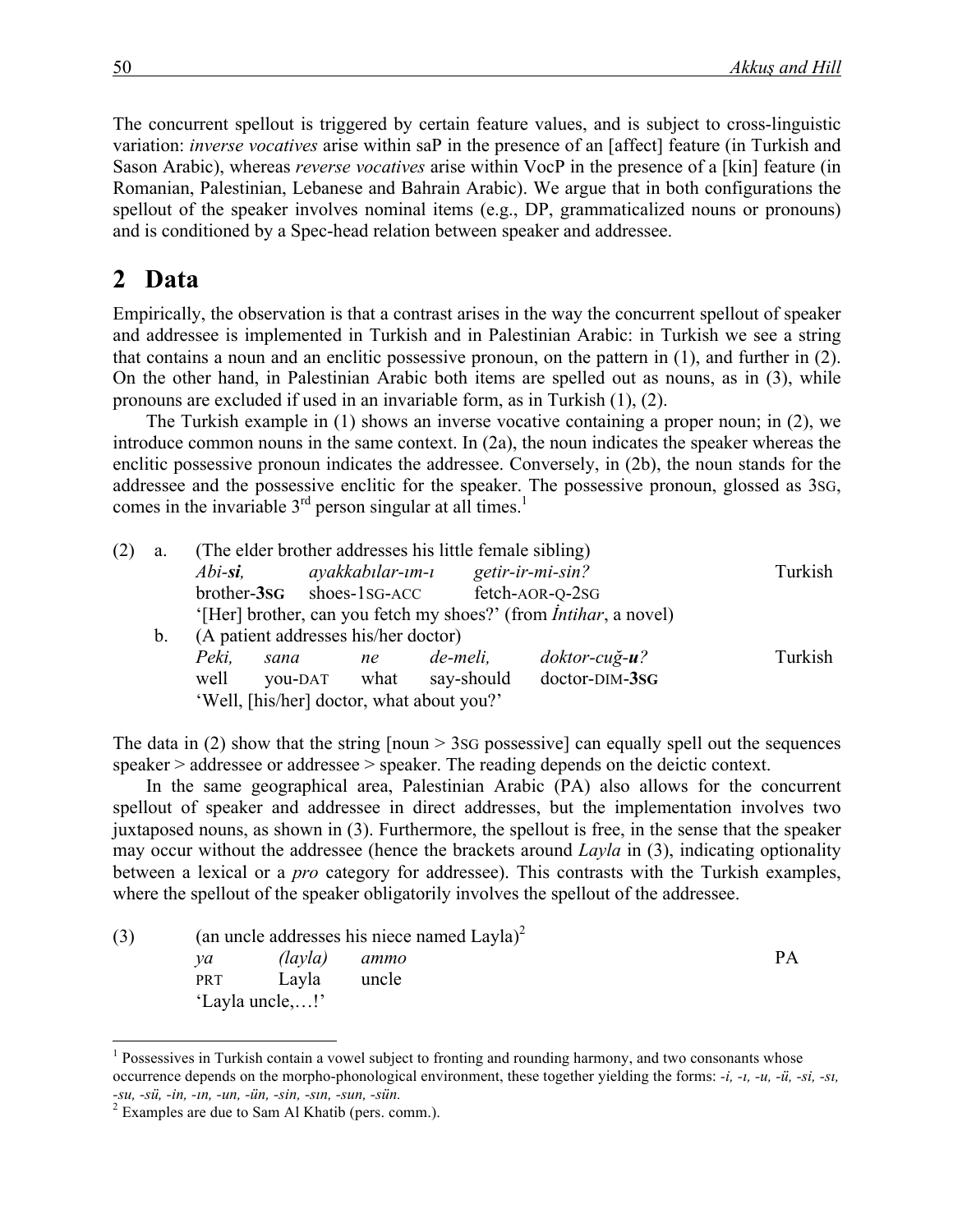The immediate questions arising from the data in (1) to (3) concern not only the underlying structure of the Turkish constructions but also the identification of the parametric variation crosslinguistically, beginning with the variation between Turkish and PA.

### **3** Theoretical Framework

#### **3.1 Speech Acts**

The framework we adopt for the mapping of speech acts to syntax is the cartographic representation proposed initially in Speas and Tenny 2003 and further refined in Hill 2007 and 2014 and Haegeman 2014. For arguments towards a grammaticization of speech acts we refer the reader to studies such as Ross 1970; Moro 2003; Speas 2004; Miyagawa 2012, a.o., in addition to the works already cited.

According to this literature, the structure of a clause that contains a direct address, as in (4), has the hierarchy in (5), where saP is the speaker phrase, whereas SAP is the addressee phrase. In (4), the DP 'window' is probed by [p.o.v], as being the topic for the speaker's request.



In  $(5)$ , sa projects a mixed  $A/A$ -position that allows the moved constituent to check the [p.o.v] and [speaker]. The vocative phrase checks [hearer] in an A-position, while the CP checks [theme]. This is only an example. Intra- and cross-linguistic variations arise in the implementation of feature checking. More precisely, (5) shows that, in English, the features associated with speech act heads are checked by constituents in Spec positions, rather than by dedicated particles directly merged in these heads. Also, while the [hearer] is checked by a VocP in an A-position, the [speaker] is checked through free-riding, bundled with [p.o.v]. However, the studies cited above show important cross-linguistic variation in this respect, since the theory allows us to predict that languages vary in the bundling and spellout of the features of saP/SAP. For example, Haegeman (2014) argues for the mapping of each feature to a separate functional head, which amounts to four saP/SAP fields in West Flemish. Along the same lines, one may infer that the extreme opposite option should also be possible, namely, the bundling of all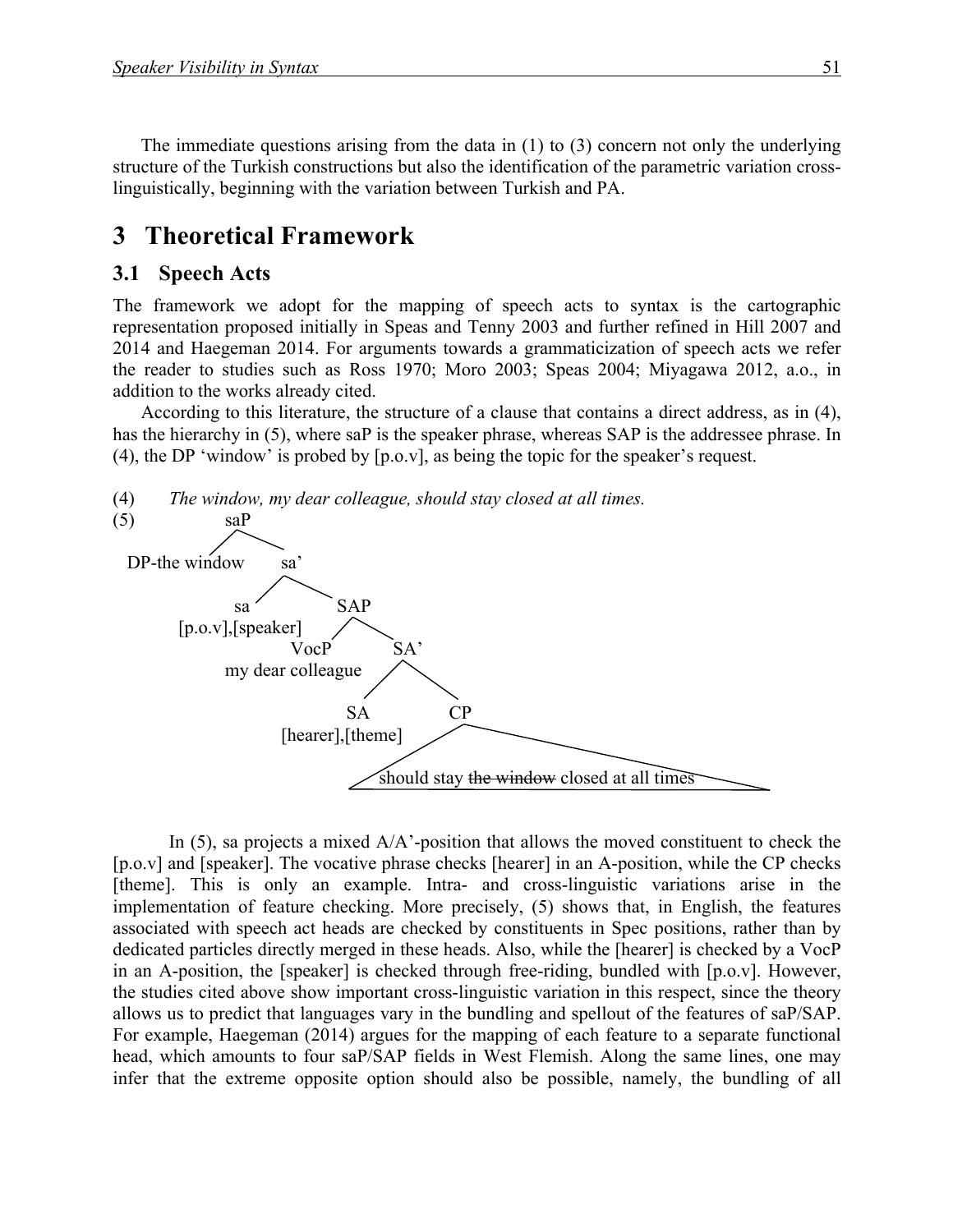saP/SAP features on a single, collapsed head s/SA. In this paper, we argue that Turkish fulfills that prediction, and the task is to see what that implies for the syntactic derivation.

For the internal structure of the VocP merged in (5), we adopt the representation in (6), along the lines in Espinal 2013, Hill 2013, Stavrou 2014 a.o.



Voc head is associated with a  $2<sup>nd</sup>$  person feature [2] and an inter-personal relation feature [ip], the latter indicating degrees of formality that reflect the social status of the discourse participants. The VocP field is detected through the peculiar form of nouns (e.g., *Waiter!* versus \**The waiter!*) indicating N-to-Voc (see Longobardi 1994 and Moro 2003 for Italian; Szabolcsi 1994 for Hungarian; Espinal 2013 for Catalan, a.o.) and/or dedicated Voc particles (e.g., most Balkan languages; Stavrou 2014). In (8), Voc is responsible for the  $2<sup>nd</sup>$  person reading on *colleague*, which, elsewhere, has a 3<sup>rd</sup> person feature by default (Bernstein 2008).

#### 3.2 Imposters

In order to understand the interpretation of the possessive form in  $(1)$  and  $(2)$ , we adopt structural mechanisms that allow pronouns to be used indexically irrespective of their person semantics. For example, in an address like *Would her majesty need anything else?*, the pronoun *her* displays a  $3<sup>rd</sup>$  person form but indicates the hearer, that is,  $2<sup>nd</sup>$  person. Such deviations are discussed, among others, in Kratzer (2009), and are known as *imposters* or *camouflage DPs* (Collins & Postal 2012, Podobryaev 2014a).

Collins & Postal (2012: 5) define imposters as "a notionally *X* person DP which is grammatically *Y* person,  $X \neq Y$ ; e.g. *the present authors, the undersigned, Madam*. On the other hand, with camouflage DPs, the relevant denotation is signaled by the pronoun:  $1<sup>st</sup>$  person pronouns denote speakers, whereas 2<sup>nd</sup> person pronouns denote addressees. By contrast, imposters do not manifest this correspondence; for instance, *my lady* is an imposter, not a camouflage DP, because the reference of the DP is the addressee, not the speaker, although the possessive is in  $1<sup>st</sup>$  person (Collins 2014: 6).

Podobryaev (2014a, b) provides an account of DP interpretation under which imposters are semantic binders, and phi-features are semantically interpreted. Imposters can be syntactically ordinary 3<sup>rd</sup> person DPs that refer to the speaker or the addressee because they license silent assignment-function-manipulating *operators* in syntax. These operators make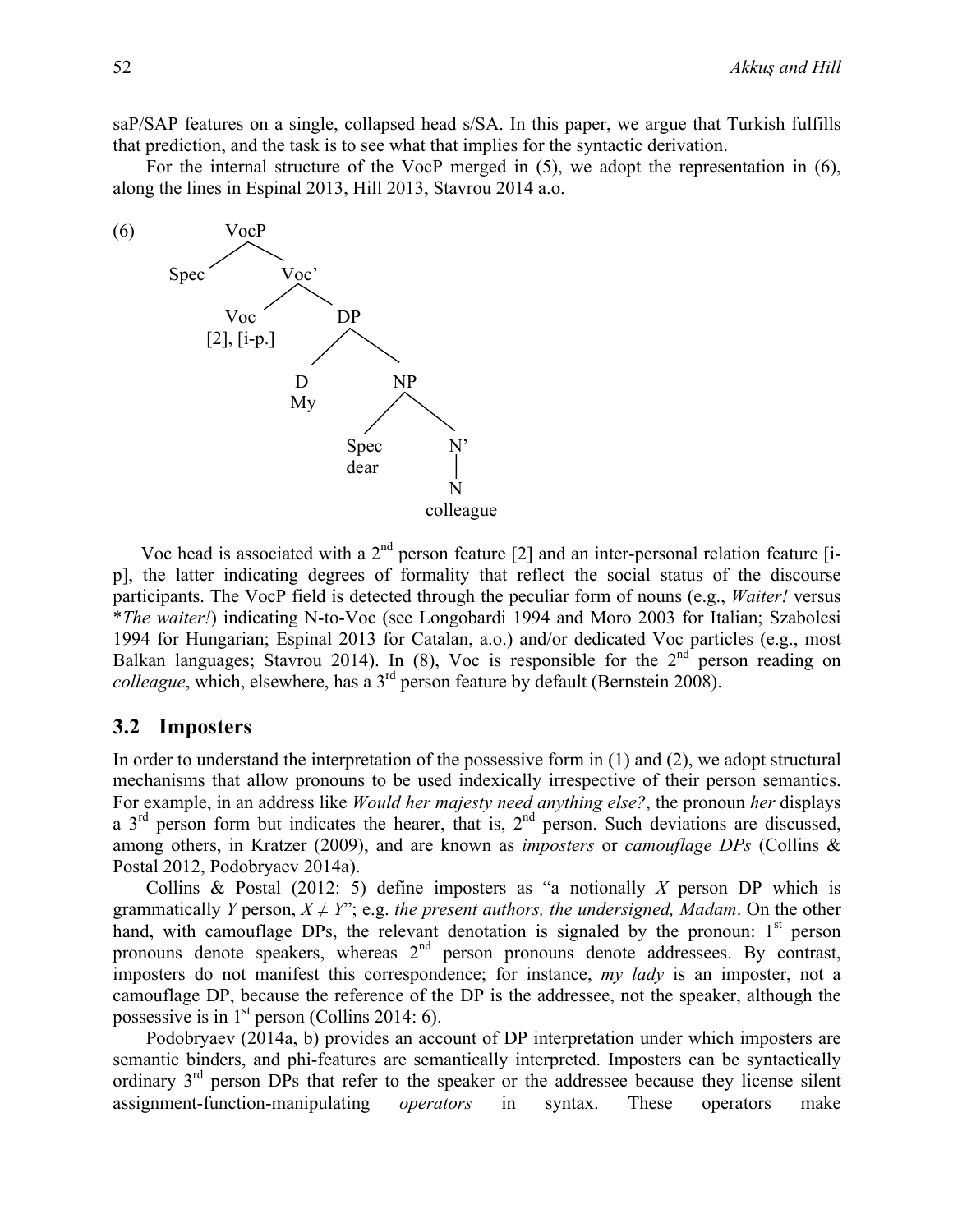uninterpretable/undefined 1st or 2nd person features, which are part of referential indices interpreted by an assignment function. 1st/2nd person pronouns are impossible in the scope of such operators, or operators are not introduced in the case of 1st/2nd person pronouns. Podobryaev's imposter operators are not concerned with the pronoun inside the imposter phrase. However, Akkuş & Frank (to appear) and Akkuş (2017) point out a more complex picture, and argue that Podobryaev's analysis must be extended to camouflage DPs, since Turkish data show that the possessor pronoun inside turns out to be subject to the requirement of the imposter operator.

In light of these previous studies, we shall argue that the possessive clitic in inverse vocatives as in (1) and (2) qualifies as an imposter, whereas reverse vocatives as in (5) do not need imposter operators.

### **4 Regular Vocatives**

An important clarification before starting the inquiry into the constructions in (1) to (3) is that Turkish (also the other languages mentioned) allows for the use of vocatives without the spellout of the speaker, as in (7) and (8). We refer to such constructions as *regular vocatives*.

| (7) | Ben-im                                           | güzel                                           | $kz-im$ ,         | ne   | yap-abil-ir-im  |  |  |  |  |
|-----|--------------------------------------------------|-------------------------------------------------|-------------------|------|-----------------|--|--|--|--|
|     | I-GEN                                            | beautiful                                       | daughter-1POSS    | what | do-ABIL-AOR-1SG |  |  |  |  |
|     | sen-in                                           | icin?                                           |                   |      | Turkish         |  |  |  |  |
|     | you.SG-GEN                                       | for                                             |                   |      |                 |  |  |  |  |
|     |                                                  | 'My beautiful daughter, what can I do for you?' |                   |      |                 |  |  |  |  |
| (8) | Ben-im                                           | güzel                                           | $kiz$ -lar-ım     | ne   | yap-abil-ir-im  |  |  |  |  |
|     | I-GEN                                            | beautiful                                       | daughter-PL-1POSS | what | do-ABIL-AOR-1SG |  |  |  |  |
|     | $siz-in$                                         | icin?                                           |                   |      | Turkish         |  |  |  |  |
|     | <b>YOU.PL-GEN</b>                                | for                                             |                   |      |                 |  |  |  |  |
|     | 'My beautiful daughters, what can I do for you?' |                                                 |                   |      |                 |  |  |  |  |

The underlying structure of the vocatives in (7) and (8) is identical to the one in (6): Voc is nonlexical, *ben-im* signals a DP domain, whereas *güzel kız-ım* spells out NP, with the noun in-situ and AP in Spec, NP.<sup>3</sup> The important properties of this structure are:

- (i) agreement on the possessive pronoun with the possessor;
- (ii) variability in number value, which is singular in  $(7)$  but plural in  $(8)$ ;
- (iii) an obligatory addressee reading on the noun (*kız-ım* 'daughter').

The structure in (6) also captures the internal structure of VocP in PA, as shown in (9b) for the regular vocative in (9a). Cross-linguistic variation arises only from the presence of an obligatory vocative particle and the presence of N-to-Voc in PA (versus Turkish).

(9) a. *ya khalt-i,...* PA VOC aunt-my 'my aunt,...'

<sup>&</sup>lt;sup>3</sup> See Yükseker (2003), Arslan-Kechriotis (2009:143), a.o. for the argument that NPs remain in their merge position.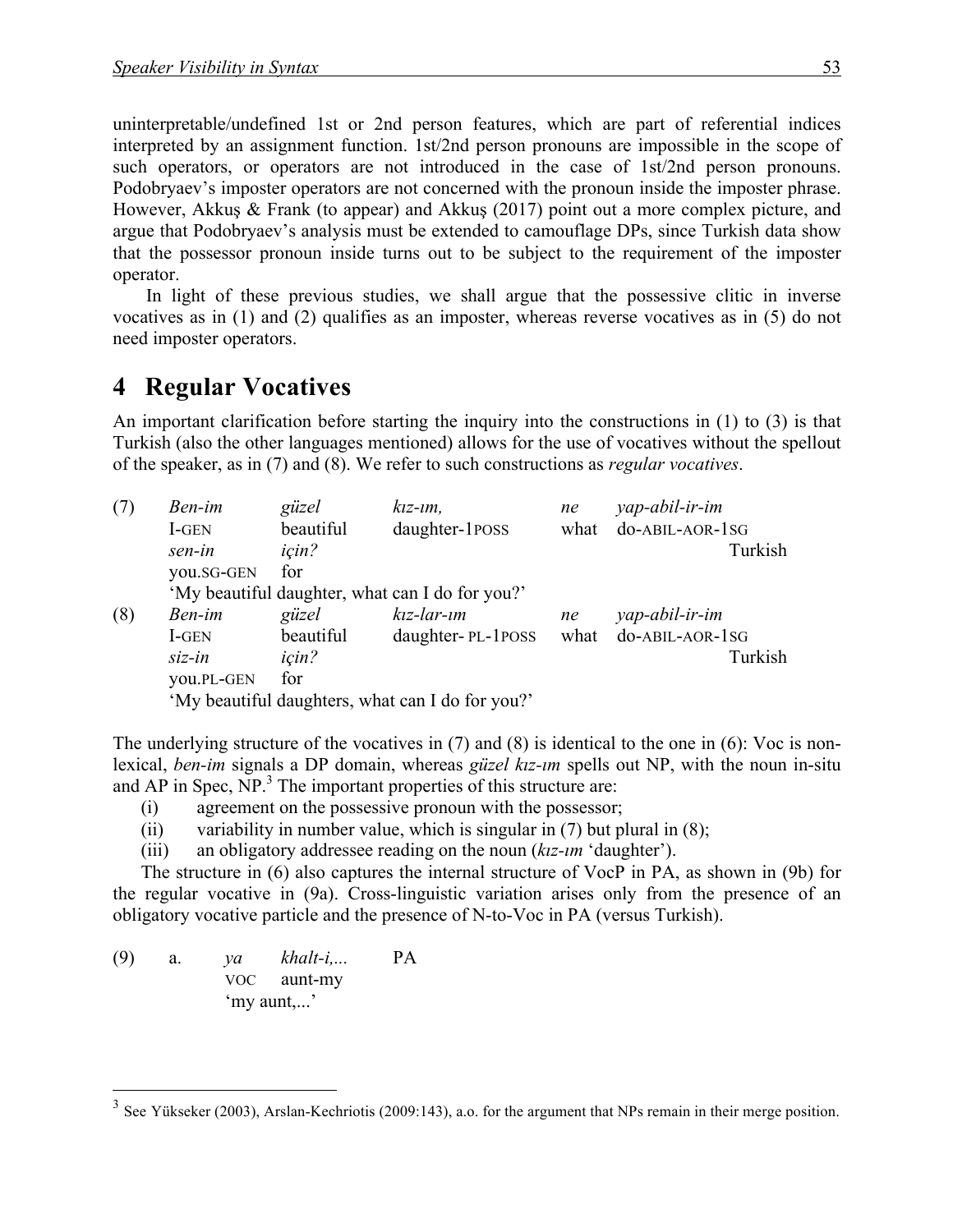

In out-of-the-blue contexts, regular vocatives as in  $(7) - (9)$  do not convey details on the inter-personal relation, so the [i-p] feature is underspecified, its reading arising from the pragmatic context. However, reverse and inverse vocatives display specific values for [i-p] or [p.o.v], respectively, as discussed in the remainder of this paper.

## **5** Inverse Vocatives

The label *inverse vocatives* refers to the alternate association of the DP and the pronoun in (1)/(2) with p-roles: the DP and the pronoun can take turns for checking either [speaker] or [hearer], and both features are checked out concurrently.

The word order alternation for speaker and addressee in (2a, b) occurs in free variation for some Turkish speakers, as long as affection is involved. For other speakers, the order speaker > addressee also conveys the social authority of the speaker over the addressee, whereas the order addressee > speaker conveys only the endearment. All speakers agree, however, that (2) is marked for the emotional relation between speaker and addressee, whereas (7/8) is neutral.

The noun within the inverse vocative in (2) has phrasal status. Consider (10).

| a.             | $\%$ güzel                              |  |                |                            |                                                                                                                                                                            |  |  |  |
|----------------|-----------------------------------------|--|----------------|----------------------------|----------------------------------------------------------------------------------------------------------------------------------------------------------------------------|--|--|--|
|                |                                         |  |                |                            |                                                                                                                                                                            |  |  |  |
|                | 'his/her beautiful doctor, look at me!' |  |                |                            |                                                                                                                                                                            |  |  |  |
| $\mathbf{b}$ . | dayı                                    |  | ve             | amca-si                    |                                                                                                                                                                            |  |  |  |
|                |                                         |  |                |                            |                                                                                                                                                                            |  |  |  |
|                |                                         |  |                |                            |                                                                                                                                                                            |  |  |  |
| $\mathbf{c}$ . | ?doktor                                 |  |                |                            |                                                                                                                                                                            |  |  |  |
|                | doctor                                  |  |                |                            |                                                                                                                                                                            |  |  |  |
|                |                                         |  |                |                            |                                                                                                                                                                            |  |  |  |
|                |                                         |  | maternal uncle | 'his/her doctor and nurse' | <i>doktor-u</i> , bak ban-a!<br>beautiful doctor-his/her look me-DAT<br>and paternal uncle-3sG<br>'her/his maternal and paternal uncles'<br>ve hemsire-si<br>and nurse-3sG |  |  |  |

The adjective in (10a) indicates that the full-fledged noun projects a phrasal structure. Furthermore, when this noun denotes the addressee, it must count as a VocP, which means a phasal construct. In (10b-c), the nouns are merged in a coordinated phrase, let's say CoordP. When these nouns denote the addressees, they are necessarily VocPs. Hence, (10b, c) are CoordPs with two VocPs. In these configurations, the possessive encliticizes on CoordP, not on each noun involved, which should have been the case if the clitic were inside the VocP.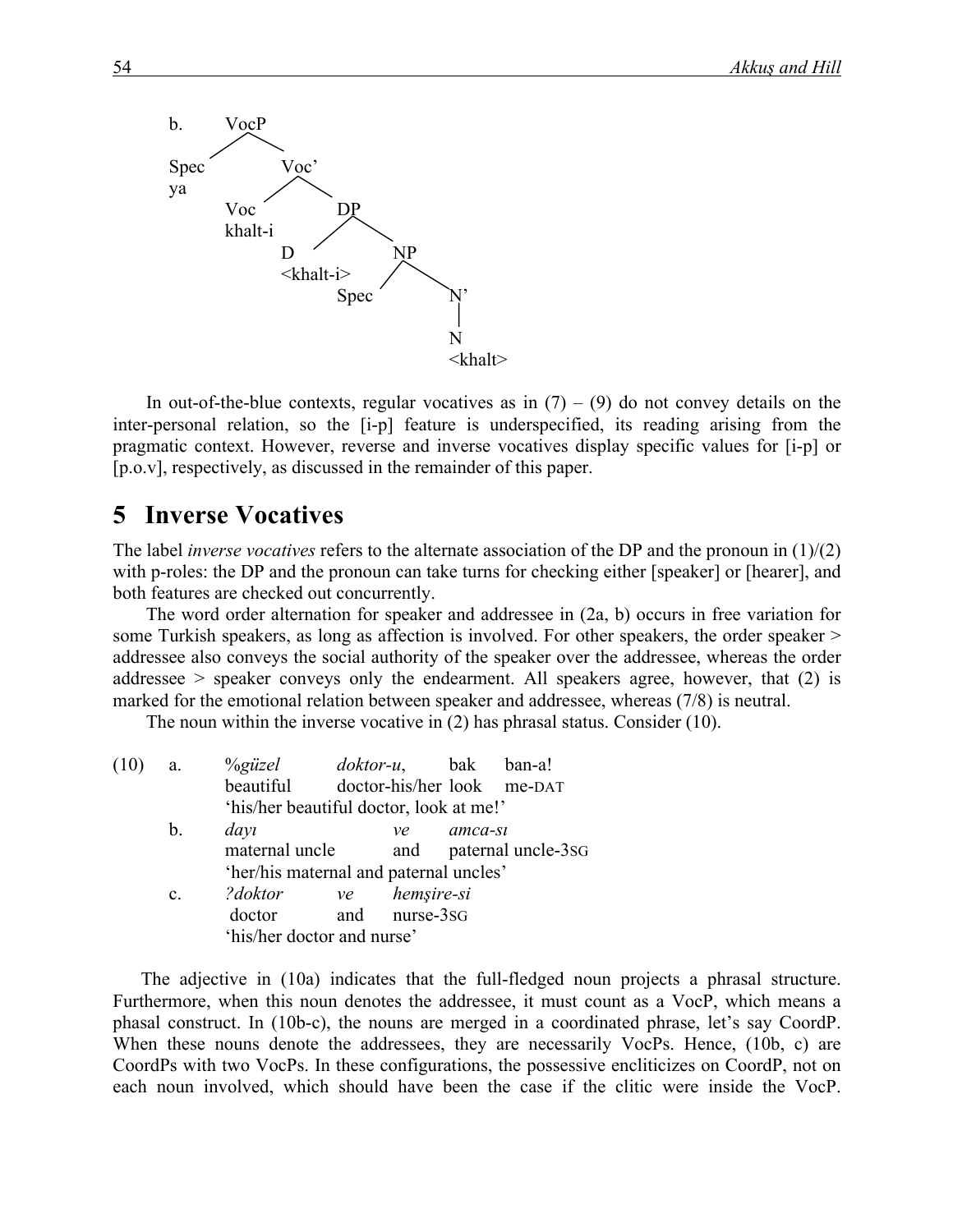Therefore, the possessive enclitic is not merged in its default position, within a DP/VocP, which must account for the lack of agreement inflection.

This analysis must be extended to the readings where the clitics is the addressee, while the noun is the speaker. Although in such cases the noun does not project to VocP, but presumably to DP, the restrictions on the clitic merge remain, so it is still outside the DP.

The data in  $(1)/(2)$  and  $(10)$  allow us to draw two conclusions: (i) inverse vocatives arise when an [affect] feature is mapped in the syntax of the address (otherwise, the direct address converges to a regular vocative); and (ii) the invariable possessive enclitic that is obligatory with inverse vocatives merges outside the phrasal/phasal structure projected by the co-occurring noun.

### **5.1 SAP Versus VocP**

The next step is to identify the location at which [affect] is mapped in the structure, as well as the merge site for the possessive enclitic. In particular, we must determine whether this feature is a property of saP/SAP in (5), or of VocP in (6). In the previous section, we indicated that the possessive is generated outside VocP, so it must be in saP, together with the [affect] feature that triggers its merge. This inference is further verified in this section.

First, semantically, [affect] spells out the speaker's point of view concerning his/her feelings towards the addressee, irrespective of the social or kinship status of the latter. As such, inverse vocatives display [p.o.v] valued for affectivity.<sup>4</sup> Therefore, [p.o.v/affect] is associated with the sa head. In other words, inverse vocatives merge within saP, not within VocP.

Second, the properties of VocP or DP clash with the restrictions noticed with respect to the invariable possessive. In particular, if inverse vocatives were derived within VocP or within a DP, the sequence noun>possessive should have displayed agreement relations between possessor and possessee. This is not the case in inverse vocatives, where the possessive:

- (i) does not indicate possession or social belonging (as in 'my daughter' in regular DPs and VocPs), but only a discourse participant;
- (ii) does not agree in [person] with the possessor, as in neutral DPs and in VocPs;
- (iii) is invariable for number values as well, unlike its behavior within neutral DPs and VocPs.

Therefore, inverse vocatives do not show properties that are obligatory for the internal structure of VocPs/DPs, which indicates that they are generated in some other domain that maps discourse participants – which, in the framework adopted in this paper, means saP/SAP.

### **5.2 The Structure of Inverse Vocatives**

In this section, we propose a s/SAP configuration for generating inverse vocatives.

The obligatory adjacency between noun and the enclitic possessive indicates a local configuration (Spec-head). The exchange in discourse roles indicates that either the noun or the pronoun may check either the speaker or the addressee p-role in this local configuration. That is, the feature checking task is divided between VocP/DP and the enclitic, so one item cannot check both features. Crucially, in (2) and further in (11), either lexical item can check either p-role feature, so the same possessive enclitic counts as the speaker (feminine) in (11a), but as the addressee (masculine) in (11b).

<sup>&</sup>lt;sup>4</sup> Affectivity does not necessarily entail genuine feelings but a social convention.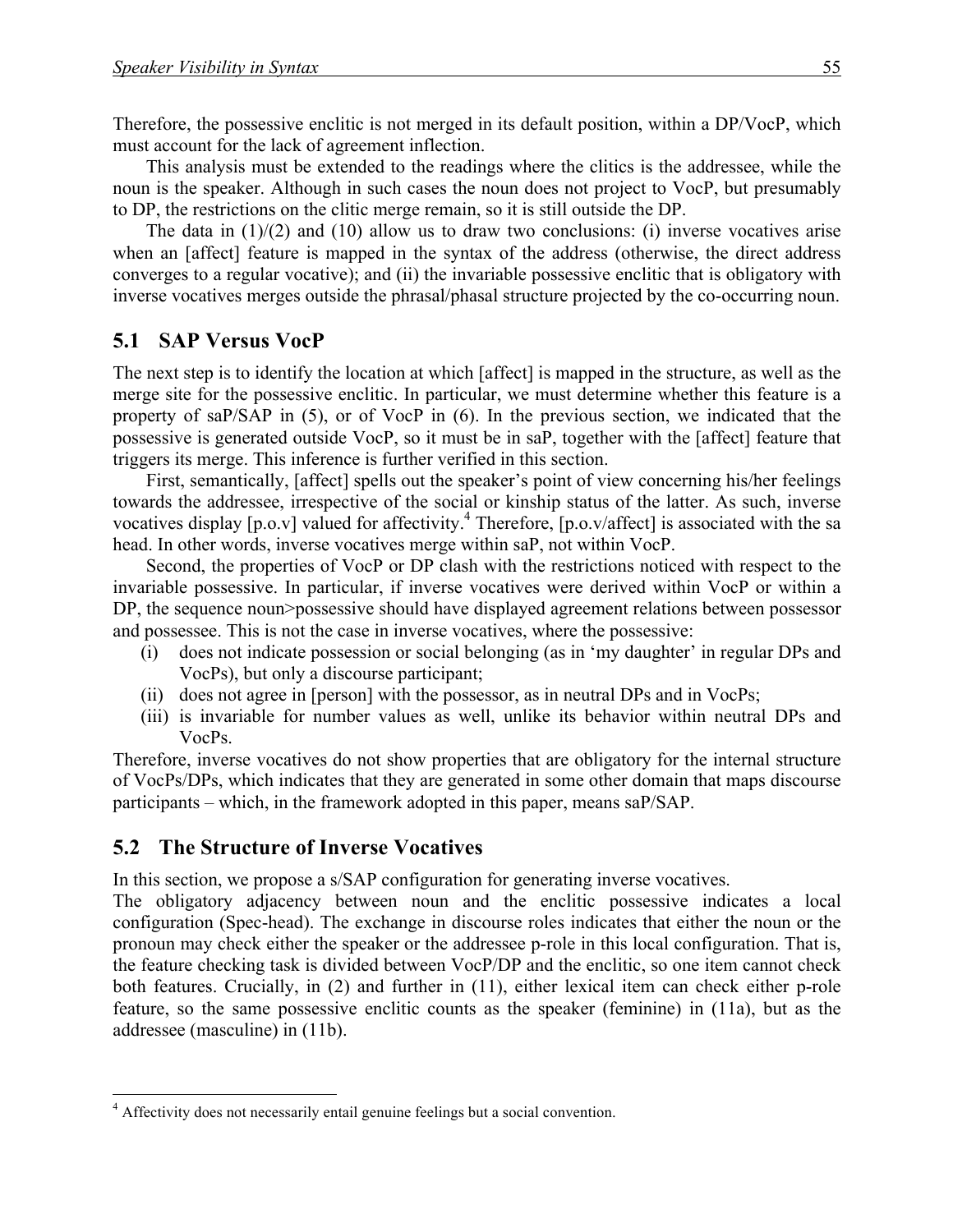| $(11)$ a. |    |           | (A girl addresses her boyfriend)    |                       |
|-----------|----|-----------|-------------------------------------|-----------------------|
|           |    | Tatlı-sı, |                                     | nerede kal-di-n?      |
|           |    | sweet-3sG |                                     | where remain-PAST-2SG |
|           |    |           | '[His] sweet, where have you been?' |                       |
|           | b. |           | Arkadaş-ı bak-ar mı-sın?            |                       |
|           |    |           | friend-3sG look-AOR-Q-2sG           |                       |
|           |    |           | '[Her/his] friend, excuse me!'      |                       |

These properties indicate that, when the reading is that of affectivity, the p-role features are bundled in one set associated with one single head. In other words, when [p.o.v] is valued as [affect], it triggers the collapsing of s/SAP hierarchy, as in (12).<sup>5</sup>



In  $(5)$ , we saw the bundling of the underspecified  $[p.o.v]$  and  $[speaker]$  p-role features, which is very common cross-linguistically. However, when  $[p.o.v]$  is valued as [affect], this feature is bundled with both [speaker] and [hearer] p-roles within the same phrasal structure, as shown under (12), which is unusual. Thus, while Spec, saP in (5) is a mixed  $A'/A$  position, in (12), Spec,s/SAP must count as an argumental position, since the noun spells out a p-role feature (either [speaker] or [hearer]). Predictably, the [affect] feature triggers an A'-Spec in (12), together with some feature checking operation that is not yet obvious from the data at this point (but is identified as the imposter operator binding in the next section).

We will further refine the configuration in (15) in the next section, but as it stands now, (12) already explains why the noun and the possessive do not agree: they are separate items merged separately in the clause structure to check different features. This accounts for the fact that the pronoun can be invariable (and semantically bleached) in this structure, whereas in regular DPs the pronoun has a possessive reading and occurs in a local relation with the noun head, which triggers agreement in number and person. Here, the DP merges in the Spec as a closed domain, so D/N is inaccessible to the clitic in the head s/SA for phi-feature agreement.

Independent confirmation for this analysis comes from Sason Arabic $6$ , where inverse vocatives are also present, as shown in (13) and (14). The variation is that, unlike Turkish, Sason Arabic displays gender inflection on possessive pronouns in inverse vocatives. Crucially, the gender inflection reflects the biological gender of the discourse participants (allocutive agreement), not of the DP in the local Spec. The pronoun is semantically bleached, on a par with the Turkish equivalent. Hence, again, these pronouns are speech act markers, not possessive adjectives within DPs.

<sup>&</sup>lt;sup>5</sup> The [theme] p-role also belongs to this bundle and it is checked by CP, but this is irrelevant for our discussion.<br><sup>6</sup> Sason Arabic is a peripheral Arabic variety spoken in eastern Turkey by an estimated 2,000 people

Benmamoun 2016).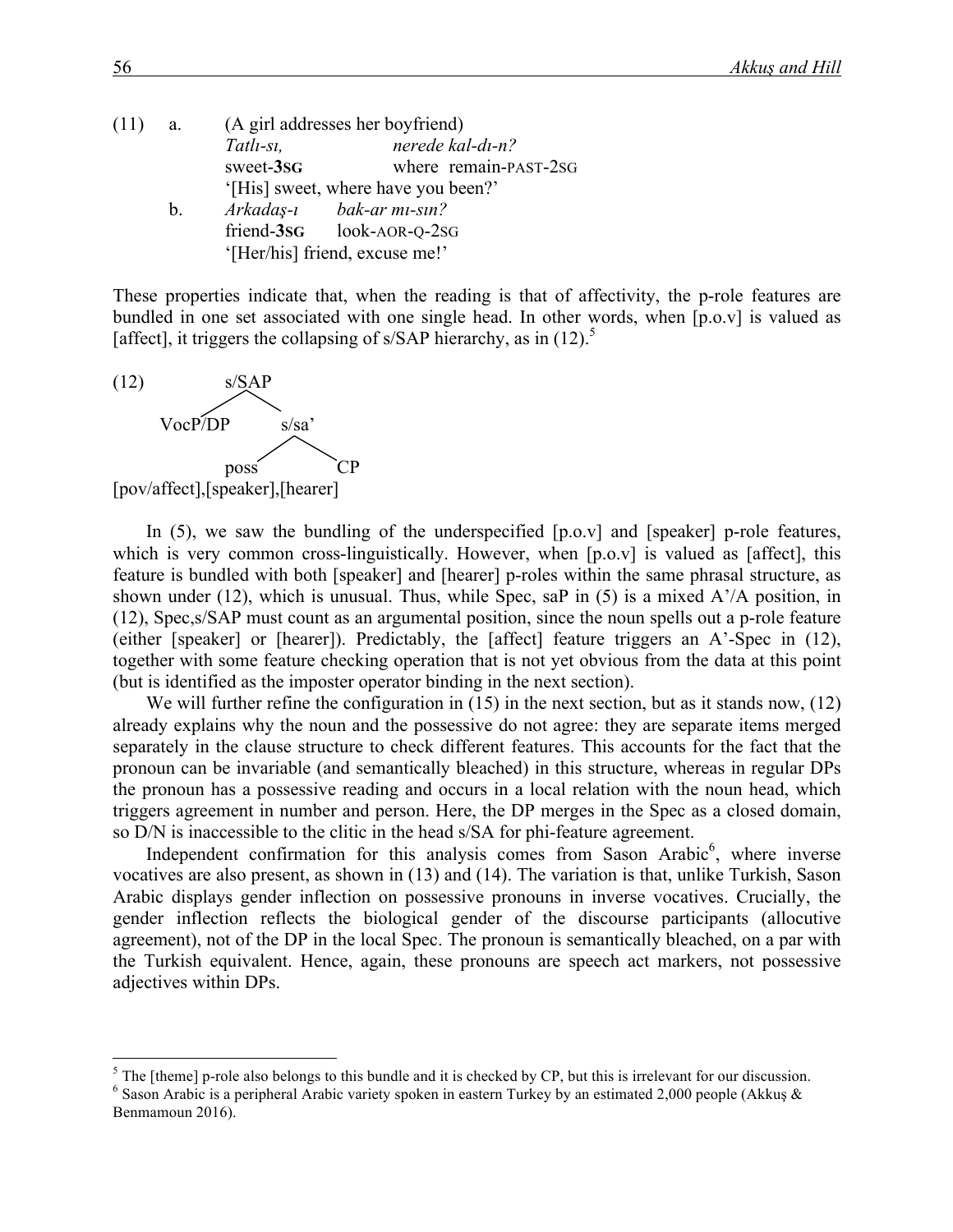| (13) | a.            | Layla $z$ əll- $u$                                                                                                   | $\partial$ <i>b</i> $\partial$ <i>n</i> -na | $amma-ye?$                                               | Sason Arabic |  |  |  |  |  |  |
|------|---------------|----------------------------------------------------------------------------------------------------------------------|---------------------------------------------|----------------------------------------------------------|--------------|--|--|--|--|--|--|
|      |               | Layla GEN-POSS.3MASC                                                                                                 | son-our                                     | where-cop.3                                              |              |  |  |  |  |  |  |
|      |               | 'His Leyla, where is our son?'                                                                                       |                                             |                                                          |              |  |  |  |  |  |  |
|      |               | (husband addresses his wife Leyla; agreement with speaker)                                                           |                                             |                                                          |              |  |  |  |  |  |  |
|      | $\mathbf b$ . | Layla $z\partial l - a$                                                                                              | laa tənse                                   | ina axt-ki                                               | kəttu.       |  |  |  |  |  |  |
|      |               | Layla GEN-POSS.3FEM                                                                                                  |                                             | not forget.2f I sister-2f.poss                           | be.1sg       |  |  |  |  |  |  |
|      |               |                                                                                                                      |                                             |                                                          |              |  |  |  |  |  |  |
|      |               | 'Her Leyla, don't forget, I am your sister'<br>(older sister addresses younger sister Leyla; agreement with speaker) |                                             |                                                          |              |  |  |  |  |  |  |
| (14) | a.            | $?$ Layla zəll- $\boldsymbol{u}$                                                                                     | nəsit                                       | $\partial \varphi$ ax caww $\partial$ j-na? <sup>7</sup> |              |  |  |  |  |  |  |
|      |               | Layla GEN-POSS.3MASC forgot.2m when married-1PL                                                                      |                                             |                                                          |              |  |  |  |  |  |  |
|      |               | 'His Leyla, did you forget when we got married?'                                                                     |                                             |                                                          |              |  |  |  |  |  |  |
|      |               | (Leyla addresses her husband; agreement with addressee)                                                              |                                             |                                                          |              |  |  |  |  |  |  |
|      | b.            | $?$ Layla zəll- $\boldsymbol{a}$                                                                                     | <i>ante</i> en bas                          | le əmmad                                                 | kətte.       |  |  |  |  |  |  |
|      |               | Layla GEN-POSS.3FEM you.f most good of mothers                                                                       |                                             |                                                          | be.2f.sg     |  |  |  |  |  |  |
|      |               | 'Her Leyla, you are the best mother!'                                                                                |                                             |                                                          |              |  |  |  |  |  |  |
|      |               | (Leyla addresses her mother; agreement with addressee)                                                               |                                             |                                                          |              |  |  |  |  |  |  |

Allocutive agreement is a concept first proposed for Basque (see Miyagawa 2012 and references within). Crucially, in Basque the allocutive agreement is marked as an ending on verbs, while the inverse vocatives we discuss here show that nominal items may also serve for encoding this feature at the high left periphery. Semantically bleached pronouns seem to be good candidates, as long as they become underspecified for person features and free of semantic content (i.e., no possessive semantics).

This brings us to the next issue: what is the status of the bleached possessive and how does it obtain the indexicality?

#### **5.3** Speech Act Imposters

In this section, we provide an analysis for the person valuation of the invariable possessive merged in Turkish inverse vocatives. The hypothesis is that invariable  $(3<sup>rd</sup>$  person form) pronouns can come to denote speakers or addressees in the presence of semantic imposters, which license silent assignment-function-manipulating *operators* in syntax.

The analysis takes into consideration the feature composition associated with speech act heads (i.e., [p.o.v], [speaker], [hearer]) and the factor that decides on the option for a regular versus an inverse vocative in Turkish: that is, when [p.o.v] remains underspecified, the output is a regular vocative; however, if [p.o.v] is valued as [affect], the output is an inverse vocative. The encoding of [affect] is directly related to the presence of a possessive pronoun which is, somehow, valued for 1<sup>st</sup> and 2<sup>nd</sup> person interpretation (i.e., either speaker or addressee), although it displays a  $3<sup>rd</sup>$  person invariable form.

We suggest that the switch in reference arises from the presence of an imposter operator, in a configuration as in (15), which is a refinement of (12).

 $<sup>7</sup>$  The question mark at the beginning of the sentence indicates variability in grammatical judgments: For some,</sup> using proper names when referring to the speaker yields marginal structures, when compared to having the proper name referring to the hearer. However, the degree of marginality differs from one person to another.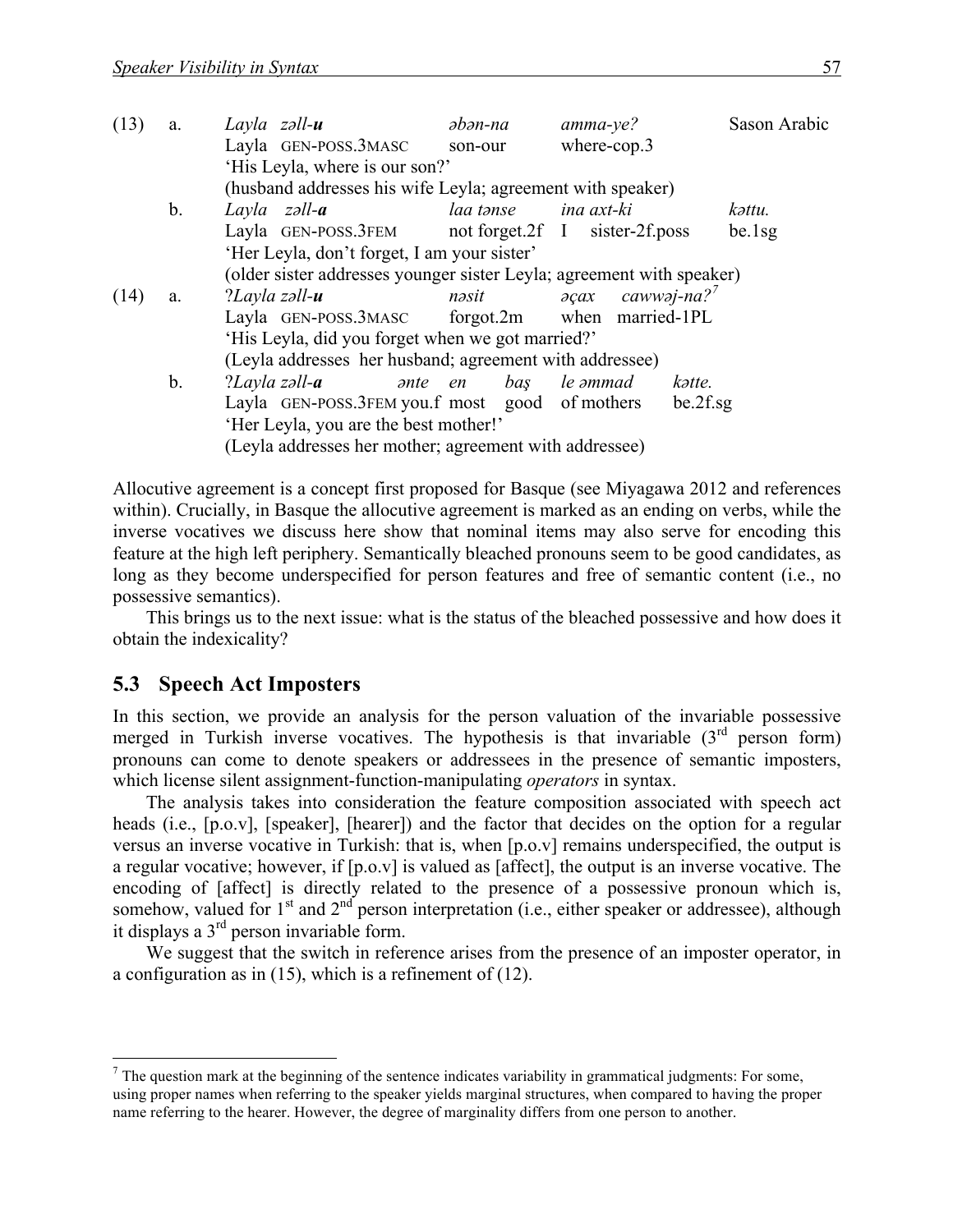

As mentioned for (12), an A'-Spec, saP is predictable on grounds of having the discourse feature [affect] associated with the sa head. In (15), this feature is mapped as an imposter operator that binds the pronoun and assigns it speaker or addressee reference. The VocP/DP is not an intervener since it checks a p-role and thus, it occupies an A (versus A') position.

The configuration in (15) has bona fide imposters, not camouflage DP. That is, the possessive is external to the DP, not internal, as it would be in camouflage DP, and it is the only item bound by the operator. This possessive maintains a 3rd person form, its switch in reference (between speaker and addressee) being read off the syntactic configuration. Hence, how is the option for  $1<sup>st</sup>$  or  $2<sup>nd</sup>$  person valuation determined on this bleached  $3<sup>rd</sup>$  person possessive form?

In light of the current analyses of vocatives (see (6) above), the straightforward explanation is that the noun that merges in Spec may come in two forms: as a VocP or as a DP. If it is a VocP, then it automatically checks the hearer p-role, since Voc has an inherent  $2<sup>nd</sup>$  person feature. By default, the possessive is valued for 1<sup>st</sup> person under the imposter operator, and checks the speaker p-role. On the other hand, if a regular DP merges in Spec, s/SAP, it cannot check the hearer p-role (because D is inherently 3rd person). Instead, the possessive gets valued for 2nd person and fulfills this task. The DP receives the speaker reference by default because it is in a Spec-head relation with the hearer, in a configuration with two discourse participants. The Spec-head relation is crucial for the reference assignment because it ensures equidistance from the p-roles, and because, semantically, [affect] entails the spellout of both parties involved in this relation. Thus, we cannot see the possessive without the accompanying DP or vice-versa.

The analysis in  $(15)$  capitalizes on the fact that  $[p.o.v]$  introduces an operator when it is valued as [affect] but not when it remains unvalued. The underspecified option allows for the bundling of [p.o.v] with [speaker] in regular vocatives (be it in Turkish or English) and triggers the projection of a speaker's field distinct from the addressee field. On the other hand, the marked option amounts to a collapsed structure that allows equidistance and optionality in the imposter operator's values. Importantly, the speaker is spelled as a regular DP (versus an extended D projection with a 1<sup>st</sup> person head, of the type of Voc with  $2<sup>nd</sup>$  person in (6)) and only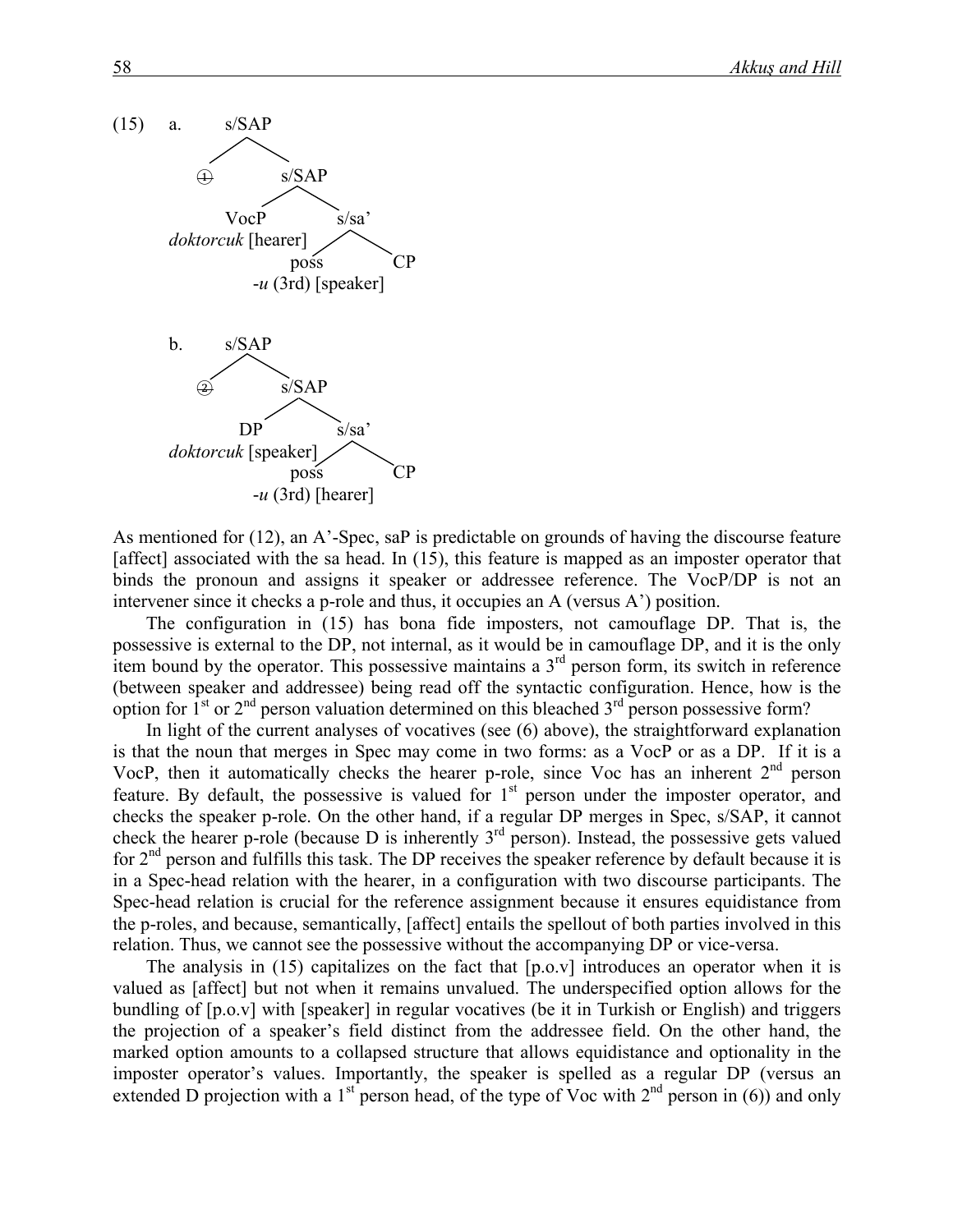when it is in a local relation with the addressee. If the speaker field is projected separately within saP/SAP, the speaker is a silent category, as shown in (5).

### **5.4 Section Summary**

In this section, we established that:

- Inverse vocatives arise from a derivation that collapses s/SAP fields, and it contrasts with opposite tendencies in other languages where speech act features do not bundle.
- The option for a collapsed structure is marked and arises when [p.o.v] is valued.
- The value of  $[p.o.v]$  concerns psychological states (here, affection/endearment)
- Collapsed s/SAP structures involve two nominal categories (versus particles and/or verb endings), in a Spec-head relation.
- Although the pronoun has the form of a possessive adjective, it does not modify the noun on which it encliticizes. This possessive underwent grammaticalization/pragmaticization by being reanalyzed outside the DP, and as a spellout for s/SA head.
- The [affect] valuation of [p.o.v] maps to an imposter operator.
- The data show that imposter operators are generated high at the left periphery of clauses (versus within the clause, as so far implied).
- The option for inverse vocatives in a language depends not only on the need to map [affect] but also on the presence of clitics reanalyzed as the spellout of the s/SA head.

# **6** Reverse **Vocatives**

There is another type of construction in which both speaker and addressee are concurrently spelled out, labelled in literature as *reverse vocative* (Rieschild 1998 for Lebanese Arabic); this was shown in (3) repeated as (16).

| (16) | (an uncle addresses his niece named Layla) |               |       |    |  |  |
|------|--------------------------------------------|---------------|-------|----|--|--|
|      | va <i>va</i>                               | (layla) ammo  |       | PА |  |  |
|      |                                            | VOC.PRT Layla | uncle |    |  |  |
|      | 'Layla uncle,!'                            |               |       |    |  |  |

The construction occurs in various unrelated languages: Arabic dialects (Lebanese, Palestinian, Bahrain), Romanian, Georgian, South Italian dialects, Thessalian Greek (Joseph 2010).

The interpretation of (16) differs from (11) insofar as the idea conveyed concerns the kinship hierarchy, which the speaker exploits in order to manipulate the addressee: the speaker signals that the contents of the utterance should be treated with the respect or the trust due to an elder or a peer kin member. There could be some degree of affectivity as well involved in these addresses, but that is not the point of the address; respect and obedience is. In certain cultures, kinship names are used for non-blood relations, as a means of convincing the addressee to act as if he/she were family; see (17) from Bahrain Arabic (BA), where an elder addresses the waiter in a coffee shop.

| (17) | Older man: | $s^{s}aT$ -ni | finja:l gahwa y <b>a-</b> bu:-k                                  | BA. |
|------|------------|---------------|------------------------------------------------------------------|-----|
|      |            | give-me       | cup coffee PRT-father-2sG                                        |     |
|      |            |               | 'Give me a cup of coffee oh your father!' $(vour/2SG = speaker)$ |     |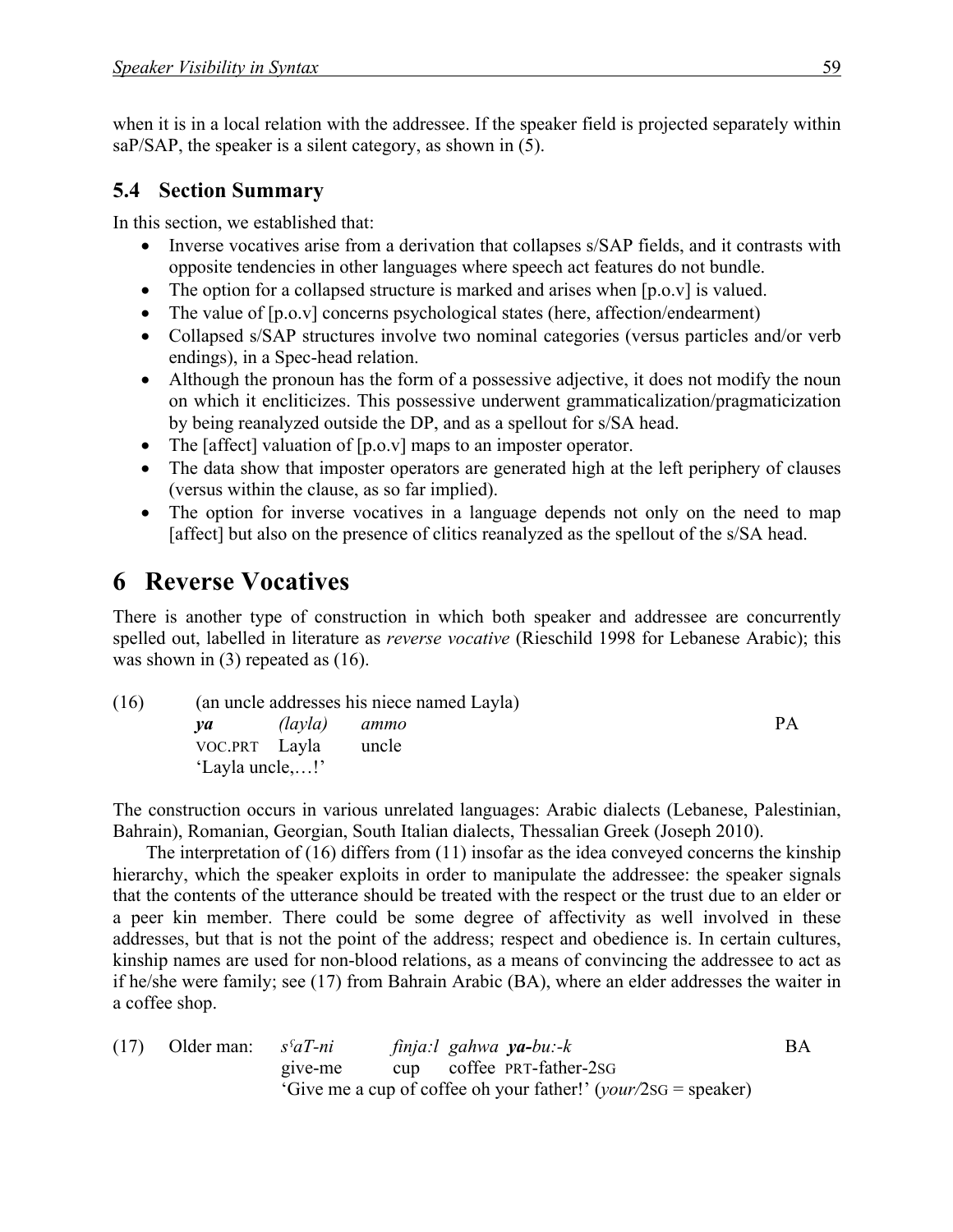Younger man: *laHZa yubba* minute PRT.dad 'Just a minute, dad!' (from Holes 1986: 11)

The morphosyntax of  $(16)/(17)$  is significantly different from the inverse vocatives in  $(11)$ : Reverse vocatives do not involve an invariable grammaticalized pronoun, but two nouns in a sequence in (16) or a full-fledged possessive adjective in (17). Furthermore, the vocative particle *ya* is present in both examples. This particle merges inside VocP (Hill 2014: 76), which means that we have an internal VocP variation in (16).

So far, the properties of reverse vocatives have been formally and briefly investigated for (16), on the basis of equivalent Romanian data (Hill 2014: 108). The salient properties of Romanian reverse vocatives are listed below, and they also hold for PA (tests checked with Sam Al Khatib, p.c.):

(i) The word order is strict within the same prosodic unit, with the addressee higher than the speaker. Note that the address particle is inseparable from the vocative noun, but it is optional in Romanian (*măi*) versus obligatory in PA/BA (*ya*; a noun is not treated as a vocative in the absence of this particle).

| (18) | a.            | Măi            | Dane                                    | mamă,                 | unde | te              | duci? | Romanian                                                                                  |
|------|---------------|----------------|-----------------------------------------|-----------------------|------|-----------------|-------|-------------------------------------------------------------------------------------------|
|      |               | <b>PRT</b>     |                                         | Dan. VOC mother where |      | REFL.2SG go.2SG |       |                                                                                           |
|      |               |                | 'Dan (mother), where do you go?'        |                       |      |                 |       |                                                                                           |
|      | $\mathbf b$ . |                | *Mamă măi                               | $Dane, \ldots$        |      |                 |       |                                                                                           |
|      |               | mother         | <b>PRT</b>                              | Dan.voc               |      |                 |       |                                                                                           |
| (19) | a.            | $\mathcal{V}a$ | layla ammo, shoo ba?dar a- $S$ mal-lek? |                       |      |                 |       | PA.                                                                                       |
|      |               | <b>PRT</b>     | Layla uncle what can-imp I-do-for.you   |                       |      |                 |       |                                                                                           |
|      |               |                | 'Layla (uncle), what can I do for you?' |                       |      |                 |       |                                                                                           |
|      | $b_{\cdot}$   | $*layla$       | ya                                      | ammo                  |      |                 |       |                                                                                           |
|      |               | Layla          | PRT                                     | uncle                 |      |                 |       |                                                                                           |
| (ii) |               |                |                                         |                       |      |                 |       | The noun spelling out the speaker is invariable and cannot be modified $-$ in fact, it is |
|      |               |                | a non-inflected frozen noun stem:       |                       |      |                 |       |                                                                                           |
| (20) |               |                | <i>*Măi Dane</i>                        | $m$ ama $\ell$        |      | $mame$          |       | Romanian                                                                                  |
|      |               | <b>PRT</b>     | Dan.voc mother.the                      |                       |      | mother.PL       |       |                                                                                           |

| (21) |  | <i>*ya layla al-am(mo)</i> | PА |
|------|--|----------------------------|----|
|      |  | PRT Layla the uncle        |    |

(iii) This frozen noun cannot be replaced by a pronoun, so it is not a regular DP/NP;

| (22) | *Măi Dane         | eu/ | mine | Romanian  |
|------|-------------------|-----|------|-----------|
|      | $PRT$ Dan. VOC I/ |     | me   |           |
| (23) | *ya layla ana     |     |      | <b>PA</b> |
|      | PRT Layla I       |     |      |           |

(iv) The addressee may not be spelled out in (18), however the reading remains. Outside the context, the vocative in (24) and (25) is ambiguous between a reading where 'mother' is the speaker or the addressee – only deixis can solve the ambiguity.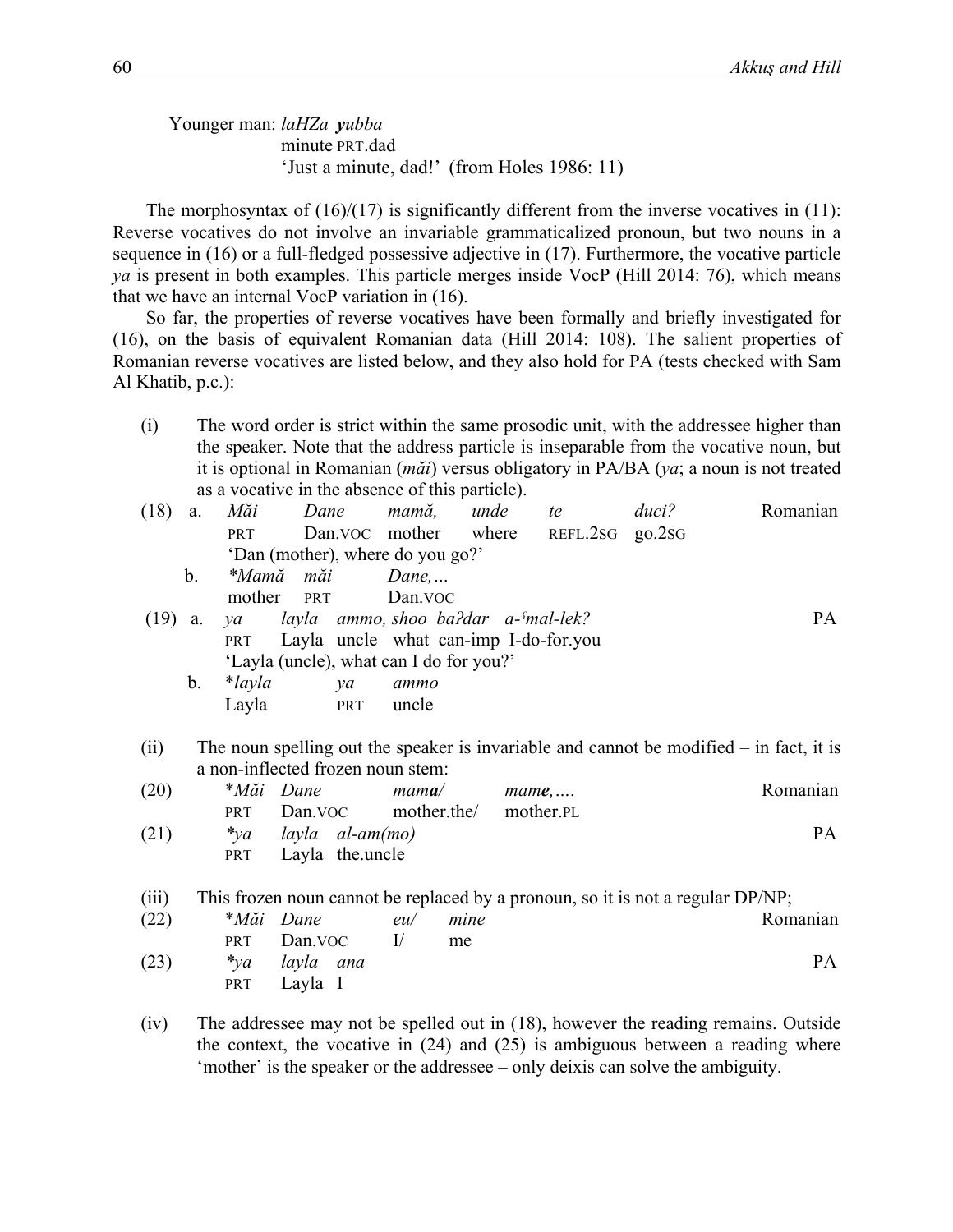| (24) | Mamă. | unde | te.                               | duci?                                                                     |
|------|-------|------|-----------------------------------|---------------------------------------------------------------------------|
|      |       |      | mother where REFL.2sG go.2sG      |                                                                           |
|      |       |      |                                   | 'Mother, where do you go?' ( <i>mother</i> = either speaker or addressee) |
| (25) | va    |      | ammo, shoo ba?dar a- $s$ mal-lek? |                                                                           |

PRT uncle what can-imp I-do-for.you 'Uncle, what can I do for you?' (*uncle* = either speaker or addressee)

Syntactically, reverse vocatives do not concern the derivation of saP/SAP because:

- The main triggering feature here is kinship, not affectivity;
- Two lexical items are needed in saP/SAP to check two p-role features, whereas reverse vocatives may display only one item, as in (24/25).
- Alternative spell out for sa/SA can cooccur with reverse vocatives in the same prosodic unit, such as the evaluative *hai* in (26), which is a free morpheme. This indicates that the vocative nouns are located elsewhere, not in the SA head (see Hill 2014 for the SA analysis of particles of direct address):

|                                         | (26) Măi Dane |                                                    |  | mamă hai că m-ai zăpăcit. |  |
|-----------------------------------------|---------------|----------------------------------------------------|--|---------------------------|--|
|                                         |               | PRT Dan, VOC mother PRT that me-have. 2SG confused |  |                           |  |
| 'Dan (mother), you really confused me.' |               |                                                    |  |                           |  |

A more fruitful approach is to treat reverse vocatives as derivational variations within VocP. We follow the analysis in (6) and assume that Voc carries [i-p] and [2p] features, where [i-p] stands for degrees of (un)familiarity. When a new inter-personal value is introduced, namely [kin], Voc splits in order to map the extra-feature. This split is necessary since [kin] is intrinsically marked for  $1<sup>st</sup>$  person [1] (that is, the kin person who intends to exert authority as a speaker) while Voc has a  $2<sup>nd</sup>$  person feature. The result is shown in (27).



In (27), the kin noun checks the [kin][1] features, the vocative particle *măi* checks the familiarity feature, whereas the 2nd person feature is checked through the head-to-head movement of the noun that spells out the addressee (alternatively, the noun checks both features of Voc1 in the absence of a vocative particle). The entitlement reading entailed in the kinship relation between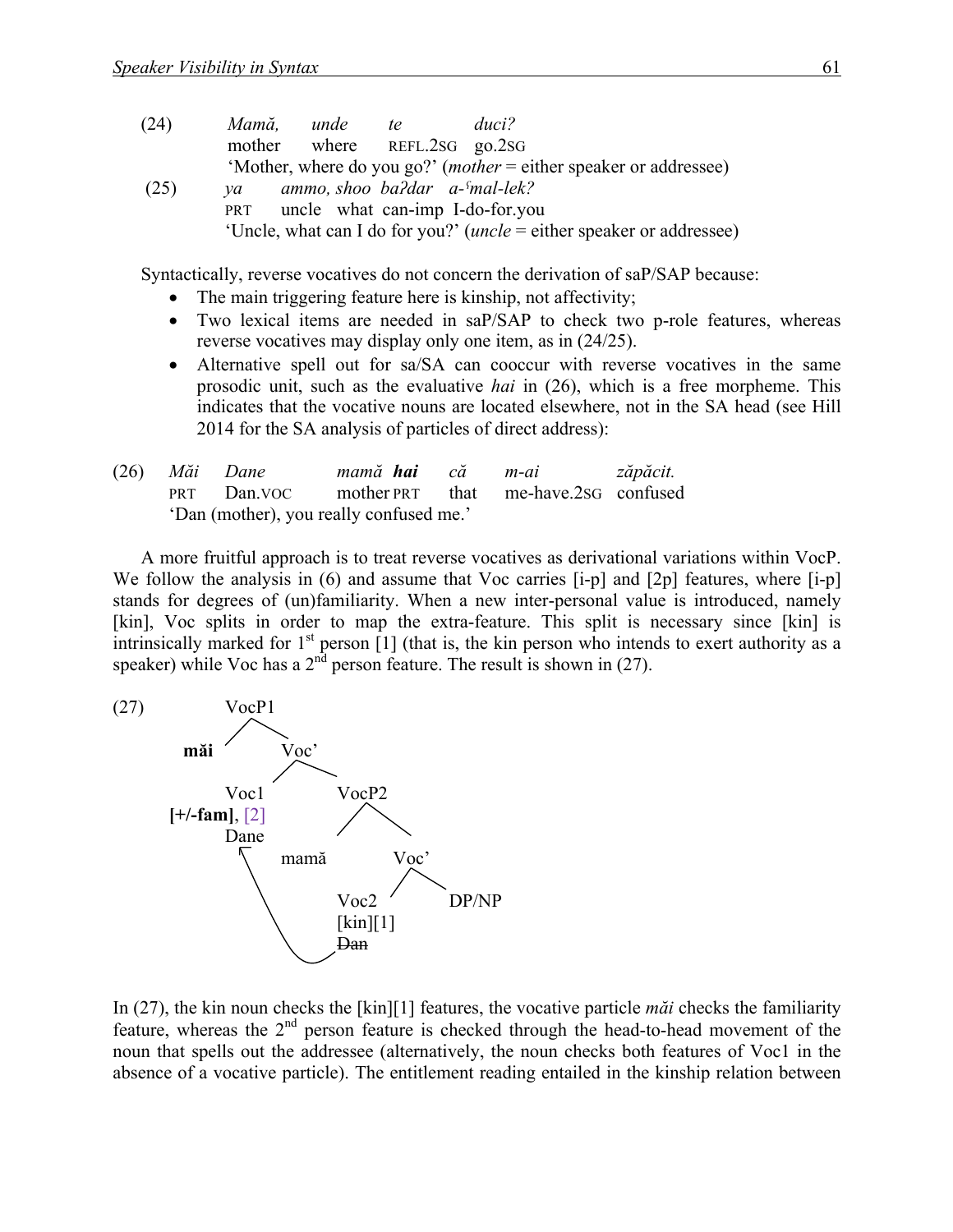'mother' and 'Dan' arises when the two nouns find themselves in a Spec-head relation within VocP2, so structural agreement applies.

The Bahrain Arabic example in (17) can be derived in the same way. In BA, pronouns are enclitic heads, so the noun carries the clitic from D to Voc, as in (28).



The crosslinguistic variation between (27) and (28) is that [kin][1] are checked by a possessive pronoun merged with the noun head, instead of a noun with some phrasal properties. This is not possible in Romanian, where possessive adjectives are DP (versus D) clitics. Peculiar to this example is the feature mismatch on the pronoun: it is spelled out for  $2<sup>nd</sup>$  person, although it indicates the kin speaker. We assume that this follows from the incorporation of the pronoun within the head, that is, it takes up the inflection of the head when it reaches Voc1.

Crucially, the assignment of speaker reference to a nominal item occurs only in the local domain with the addressee, a constraint that we also pointed out for inverse vocatives. From this perspective, if a reverse vocative does not display the addressee noun, but only the speaker (a possibility signalled in (16)), we must count with a *pro* addressee in Voc2/Voc1.

If this analysis is on the right track, the strict addressee > speaker word order noticed for reverse vocatives stems from the checking of [kin]: If [kin] were generated above Voc/[2], the derivation would crash as the address reading cannot obtain. This is a constraint in our framework, where the merging of a nominal constituent in Spec, SAP depends on the  $2<sup>nd</sup>$  person value being visible to the hearer p-role probe at the edge of VocP. In other words, the constituent has to be a VocP, and if that is the case, the item in Spec, VocP must have a  $2<sup>nd</sup>$  person feature – which is ensured, for example, by the vocative particles in  $(37)$  and  $(38)$ .

Section conclusion: Crosslinguistic variation arises in the concurrent spellout of speaker and addressee with respect to the mapping site according to the type of marked feature involved. When the marked feature is [i-p] (i.e., as [kin]), languages generate reverse vocatives. The prediction is that this option arises in languages that have both N-to-(D)-to-Voc (that ensures local relation with the speaker kin noun) and a vocative particle in Spec, VocP (which ensures compatibility with Spec, SAP). This correctly excludes languages without vocative particles, like English (although N-to-Voc applies; e.g., *Waiter!*), or languages without N-to-Voc, like standard Greek (although vocative particles are available in this language; Hill 2014).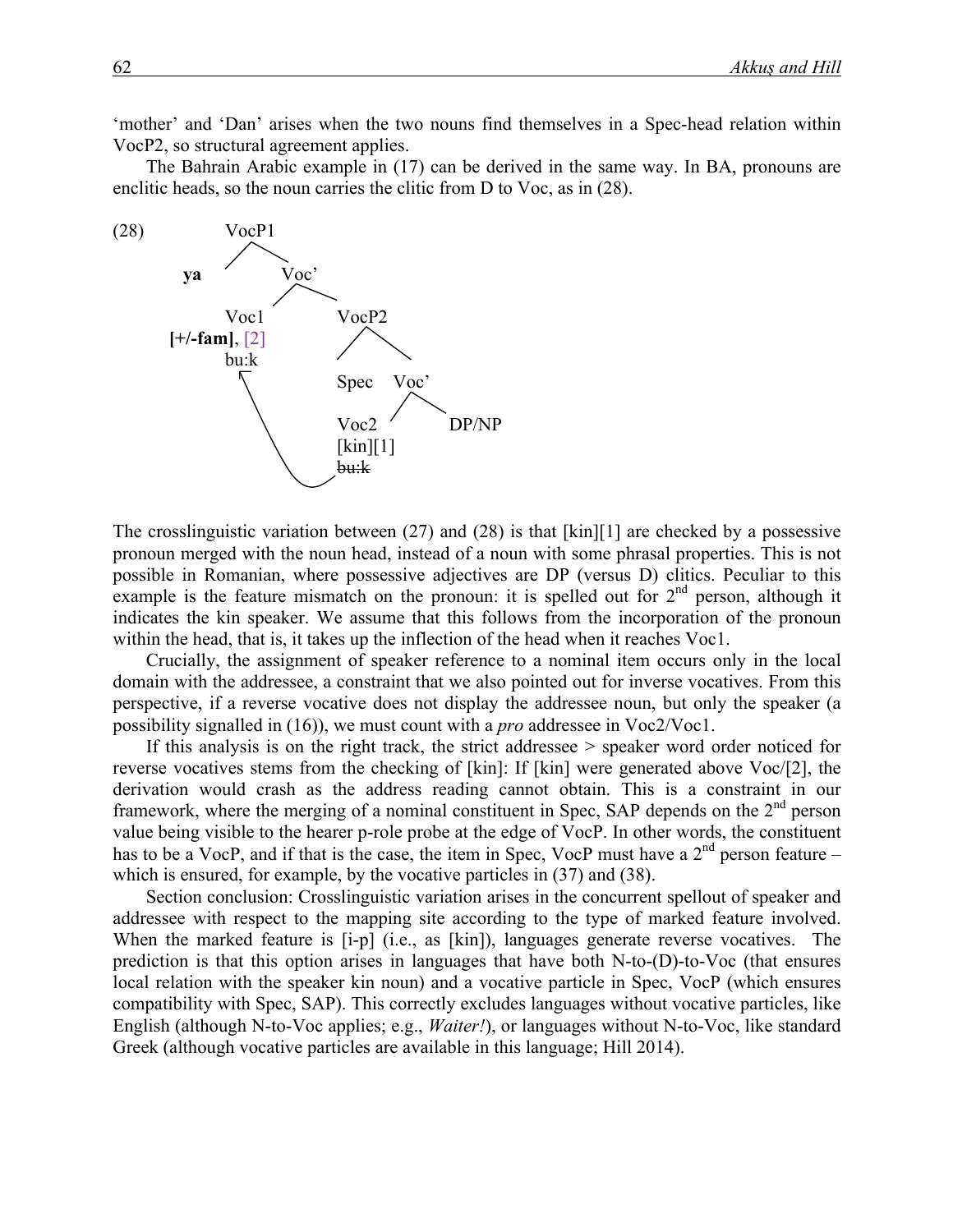## **7** Conclusions

This paper aimed to explain how the speaker is mapped to syntax. The general picture is that the [speaker] does not need to be spelled out because it bundles with [p.o.v] and is checked by freeriding on the XP probed by this feature. This is the most spread and economical configuration as long the  $[p.o.v]$  is underspecified and is valued only pragmatically.

On the other hand, if [p.o.v] is marked for a specific value, both discourse participants involved are spelled out, and that requires a Spec-head configuration. That was shown to arise through a collapsed s/SAP structure, where the [affect] values triggers imposter operators.

The mechanism is replicated within VocP, when the [i.p.] feature (which indicates degrees of familiarity) comes with an inherent [kin] value: both discourse participants need to be spelled out and to be in a Spec-head configuration at a certain point (so that the kin noun is interpreted as a relation of the addressee).

Incidentally, this paper also pointed out that the encoding of the speaker and the addressee may involve the nominal domain only, instead of verb endings or dedicated particles. That is, both inverse and reverse vocatives draw on DPs and D clitics without affecting the verbal inflection and without recourse to speech act (performative) particles.

Finally, our analysis of inverse vocatives pointed out that the analysis of imposter operators needs revisiting when it comes to the location of the operator and the type of category it binds. That is, we found that imposter operators merge high in the structure (i.e., Spec, s/SAP) and bind pronouns that are external to the DP.

### **References**

- Akkuş, Faruk. 2017. Agreement and Anaphora in the context of Imposters. In *Proceedings of the 34th West Coast Conference on Formal Linguistics*, ed. by Aaron Kaplan, Abby Kaplan, Miranda K. McCarvel, and Edward J. Rubin, 24-31. Somerville, MA: Cascadilla Proceedings Project.
- Akkuş, Faruk, and Elabbas Benmamoun. 2016. Clause Structure in Contact Contexts: the Case of Sason Arabic. In *Perspectives on Arabic Linguistics XXVIII*, ed. by Youssef Haddad and Eric Potsdam, 153-172. Amsterdam: John Benjamins.
- Akkuş, Faruk, and Robert Frank. To appear. Agreeing with imposters: Evidence for a local vs. non-local person contrast. *Proceedings of Penn Linguistic Conference 40.*
- Arslan-Kechriotis, Z. Ceyda. 2009. *Determiner phrase and case in Turkish: A minimalist account.* Saarbrücken: Verlag Dr. Müller.
- Bernstein, J. 2008. Reformulating the Determiner Phrase Analysis. *Language and Linguistics Compass* 2(6): 1246-1270.
- Collins, Chris (ed). 2014. *Cross-Linguistic Studies of Imposters and Pronominal Agreement*. Oxford: Oxford University Press.
- Collins, Chris, and Paul Postal. 2012. *Imposters: A Study of Pronominal Agreement*. MIT Press.
- Espinal, M. T. 2013. On the structure of vocatives. In *Vocatives!*, ed. by Sonnenhauser, B. & P. Noel Aziz Hanna, 109-132. Berlin: Mouton de Gruyter.
- Haegeman, Liliane. 2014. West Flemish verb-based discourse markers and the articulation of the Speech Act layer. *Studia Linguistica* 68(1): 116-139.
- Hill, V. 2007. Vocatives and the pragmatics-syntax interface. *Lingua* 117: 2077-2105.
- Hill, V. 2014. *Vocatives: How syntax meets with pragmatics.* Leiden: Brill.